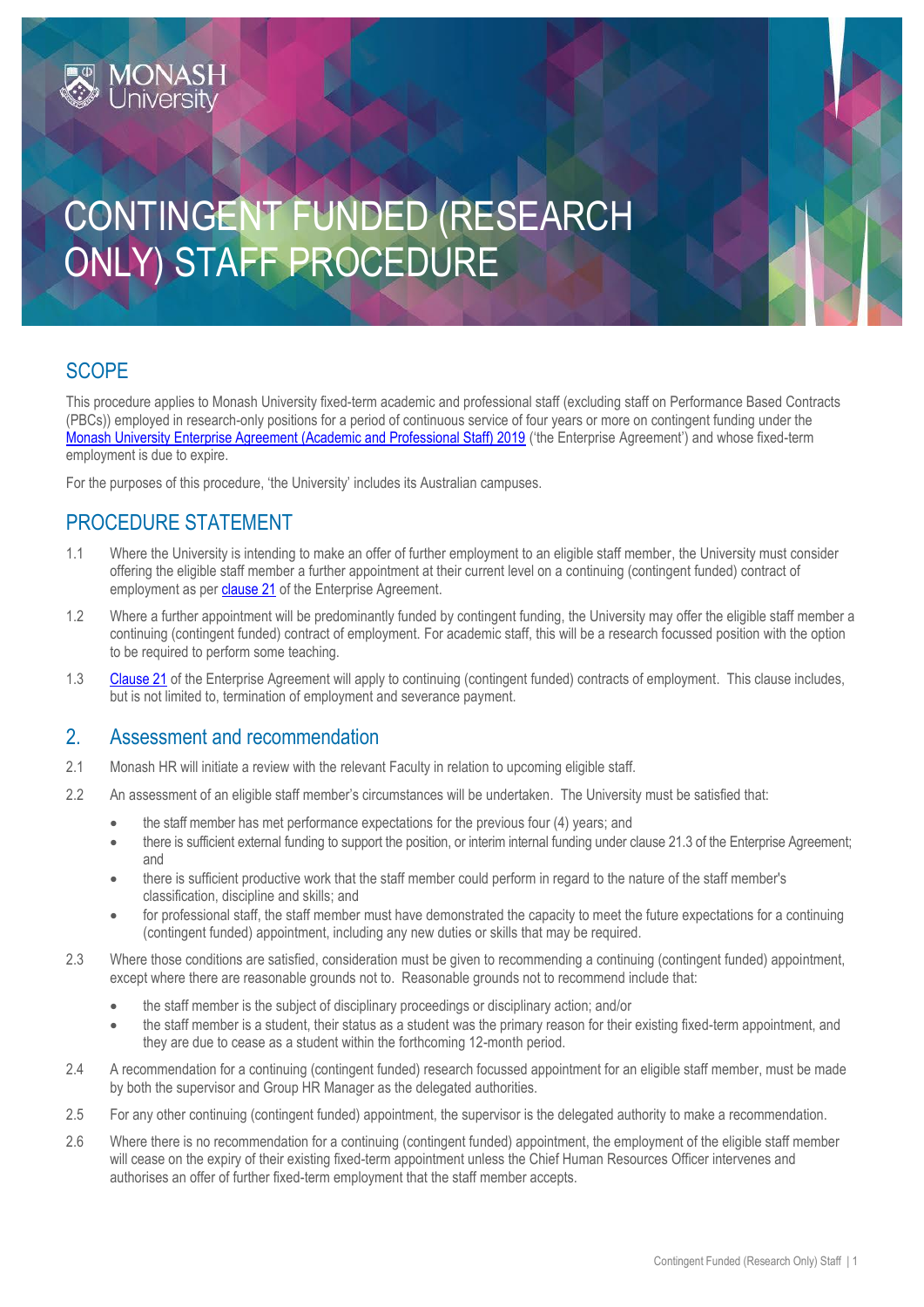### 3. Endorsement and approval of recommendations

3.1 After the assessment of an eligible staff member's circumstances, if there is a recommendation for a continuing (contingent funded) appointment, that recommendation will be submitted for consideration for endorsement and approval in accordance with the following:

| Research Focussed continuing (contingent funded)<br>appointments                                                                                                                                                                  | Other continuing (contingent funded) appointments                                                                                                            |
|-----------------------------------------------------------------------------------------------------------------------------------------------------------------------------------------------------------------------------------|--------------------------------------------------------------------------------------------------------------------------------------------------------------|
| • Approval – Provost (or nominee)<br>• Endorsement - Deputy Vice-Chancellor (Research) (or<br>nominee)<br>• Endorsement - the Sub-Faculty Dean or Head of<br>School/Institute (MNHS), Dean or Executive Director (or<br>delegate) | • Approval – the Sub-Faculty Dean or Head of<br>School/Institute (MNHS), Dean or Executive Director (or<br>delegate)<br>• Endorsement - the Group HR Manager |

3.2 Where a recommendation for a continuing (contingent funded) appointment is not approved, the employment of the eligible staff member will cease on the expiry of their existing fixed-term appointment unless the Chief Human Resources Officer intervenes and authorises an offer of further fixed-term employment that the staff member accepts.

#### 4. Invitations to apply and offers of appointment

- 4.1 Where a recommendation for a continuing (contingent funded) appointment has been endorsed and approved, the eligible staff member will be advised and invited to apply for a continuing contingent funded appointment.
- 4.2 If the staff member applies, they will then be issued an offer of continuing (contingent funded) appointment wherein the staff member will have the opportunity to either accept or decline the offer.
- 4.3 Where the eligible staff member does not either apply for or accept the offer of continuing (contingent funded) appointment, the employment of the eligible staff member will cease on the expiry of their existing fixed-term appointment unless the Chief Human Resources Officer intervenes and authorises an offer of further fixed-term employment that the staff member accepts.

#### 5. Breach of procedure

5.1 The University treats any breach of its policies, procedures and schedules seriously; we encourage reporting of concerns about noncompliance, and manage compliance in accordance with the applicable **Enterprise Agreement**, relevant instrument of appointment and/or applicable contract terms. A failure to comply with University procedures may result in action by the University. Such action may include disciplinary and other action up to and including potential termination of employment for employees, or the cessation of engagements with the University for other persons.

# **DEFINITIONS**

| Contingent funding                           | As per clause 21.2 of the Enterprise Agreement.                                                                                                                                                                                                                                                                                                                                                                                                                                      |
|----------------------------------------------|--------------------------------------------------------------------------------------------------------------------------------------------------------------------------------------------------------------------------------------------------------------------------------------------------------------------------------------------------------------------------------------------------------------------------------------------------------------------------------------|
| Eligible staff                               | For the purpose of this procedure, 'eligible staff' means fixed-term academic and professional staff<br>(excluding staff on Performance Based Contracts (PBCs)) employed in research-only positions for a<br>period of continuous service of four years or more by the University on contingent funding under the<br>Monash University Enterprise Agreement (Academic and Professional Staff) 2019 ('the Enterprise<br>Agreement') and whose fixed-term employment is due to expire. |
| <b>Performance Based</b><br>Contracts (PBCs) | Contracts of employment provided for under clause 15 of the Enterprise Agreement.                                                                                                                                                                                                                                                                                                                                                                                                    |
| <b>Predominantly funded</b>                  | Is a reference to a majority of the funding.                                                                                                                                                                                                                                                                                                                                                                                                                                         |

### **GOVERNANCE**

| <b>Parent policy</b>        | <b>Recruitment and Appointment Policy</b> |
|-----------------------------|-------------------------------------------|
| Supporting procedures       | N/A                                       |
| <b>Supporting schedules</b> | N/A                                       |